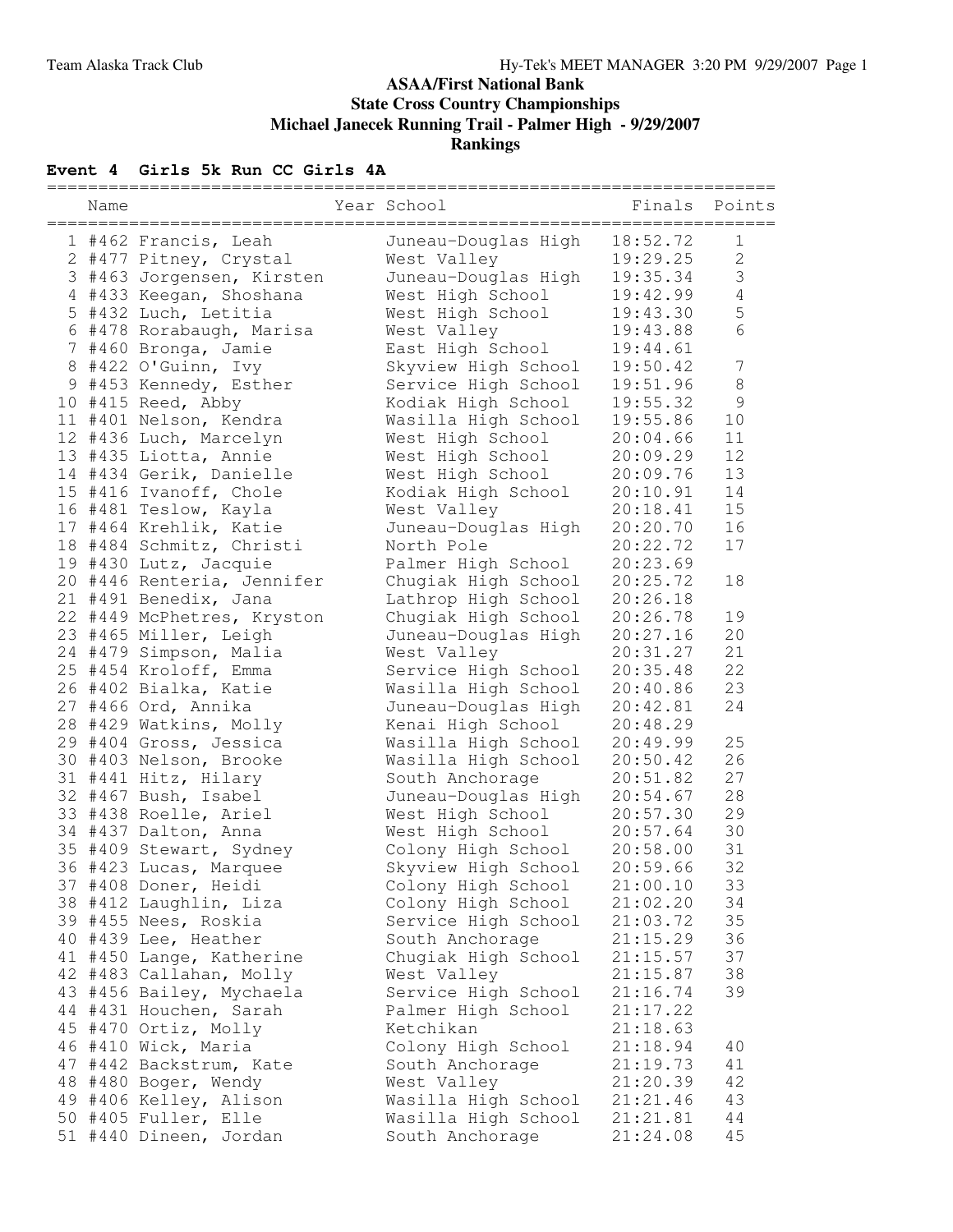### **ASAA/First National Bank State Cross Country Championships Michael Janecek Running Trail - Palmer High - 9/29/2007 Rankings**

# **....Event 4 Girls 5k Run CC Girls 4A**

|           | 52 #458 Holloran, Madison<br>53 #448 McPhetres, Alyson<br>54 #468 Ottoson-McKeen, Ali<br>55 #461 King, Kristen<br>56 #457 Allen, Sarah<br>57 #424 Hutchison, Michaela<br>58 #447 Cunningham, Kayla<br>59 #485 Spann, Rita<br>60 #451 Loan, Kinsey<br>61 #476 Paustian, Kari | Service High School<br>Eagle River High<br>Service High School<br>Skyview High School<br>Chugiak High School<br>North Pole<br>Chugiak High School<br>Sitka High School                                                                               | 21:28.04<br>46<br>Chugiak High School 21:29.97<br>47<br>Juneau-Douglas High 21:30.31<br>48<br>21:35.39<br>21:37.92<br>49<br>50<br>21:41.12<br>51<br>21:41.62<br>52<br>21:42.85<br>53<br>21:44.82<br>21:45.16 |                                                          |                            |    |                                                                                                                                                                                                                    |                                        |      |    |     |
|-----------|-----------------------------------------------------------------------------------------------------------------------------------------------------------------------------------------------------------------------------------------------------------------------------|------------------------------------------------------------------------------------------------------------------------------------------------------------------------------------------------------------------------------------------------------|--------------------------------------------------------------------------------------------------------------------------------------------------------------------------------------------------------------|----------------------------------------------------------|----------------------------|----|--------------------------------------------------------------------------------------------------------------------------------------------------------------------------------------------------------------------|----------------------------------------|------|----|-----|
|           | 62 #443 Yeaton, Jessica<br>63 #452 Seal, Amanda<br>64 #417 Gibbs, Brianna<br>65 #445 Crews, Laura<br>66 #418 Egle, Amelia<br>67 #425 Janorschke, Megan<br>68 #459 Muller-Stubb, Kryst                                                                                       |                                                                                                                                                                                                                                                      |                                                                                                                                                                                                              |                                                          |                            |    | South Anchorage 21:46.00<br>Chugiak High School 21:46.82<br>Kodiak High School 21:47.88<br>South Anchorage 21:49.23<br>Kodiak High School 21:52.37<br>Skyview High School 21:53.12<br>Service High School 21:55.32 | 54<br>55<br>56<br>57<br>58<br>59<br>60 |      |    |     |
|           | 69 #482 Bowers, Aurora<br>70 #426 Millay, Mallory<br>71 #469 Wilhelm, Tara<br>72 #444 Wettin, Stephanie<br>73 #471 Greaves, Shelayne<br>74 #486 Spencer, Nikki                                                                                                              | West Valley<br>Skyview High School<br>Ketchikan<br>South Anchorage<br>Ketchikan<br>North Pole<br>Colony High School 22:28.23<br>Colony High School<br>Colony High School<br>Skyview High School 22:52.73<br>Kodiak High School<br>Kodiak High School |                                                                                                                                                                                                              |                                                          |                            |    | 22:05.98<br>22:06.84<br>22:08.53<br>22:17.27<br>22:23.02<br>22:27.47                                                                                                                                               | 61<br>62<br>63<br>64                   |      |    |     |
|           | 75 #414 Bowker, Megan<br>76 #411 Skvorc, Caitlin<br>77 #413 Jahn, Abby<br>78 #427 Fowler, Kelsea<br>79 #419 Roe, Christy<br>80 #420 Fried, Jenni                                                                                                                            |                                                                                                                                                                                                                                                      |                                                                                                                                                                                                              |                                                          |                            |    | 22:30.38<br>22:43.89<br>22:57.00<br>23:11.27                                                                                                                                                                       | 65<br>66<br>67<br>68<br>69<br>70       |      |    |     |
|           | 81 #487 May, Sophie<br>82 #407 Ripley, Emily<br>83 #421 DelosSantos, Annali<br>84 #490 Holladay, Anita<br>85 #489 Bornmann, Clara                                                                                                                                           | North Pole<br>Wasilla High School<br>Kodiak High School<br>North Pole<br>North Pole<br>Team Scores                                                                                                                                                   |                                                                                                                                                                                                              | 23:15.48<br>23:24.68<br>23:29.62<br>23:31.30<br>23:52.82 | 71<br>72<br>73<br>74<br>75 |    |                                                                                                                                                                                                                    |                                        |      |    |     |
| Rank Team | Total                                                                                                                                                                                                                                                                       |                                                                                                                                                                                                                                                      | $\mathbf{1}$                                                                                                                                                                                                 | 2                                                        | 3 <sup>7</sup>             | 4  | 5                                                                                                                                                                                                                  | $*6$                                   | $*7$ | *8 | * 9 |
|           | 1 West High School<br>1:39:50.00<br>Total Time:<br>19:58.00<br>Average:                                                                                                                                                                                                     | 45                                                                                                                                                                                                                                                   | $\overline{4}$                                                                                                                                                                                               |                                                          | 5 11 12                    |    | 13                                                                                                                                                                                                                 | 29                                     | 30   |    |     |
|           | 2 Juneau-Douglas High<br>Total Time:<br>1:39:58.73<br>19:59.75<br>Average:                                                                                                                                                                                                  | 64                                                                                                                                                                                                                                                   | $\mathbf 1$                                                                                                                                                                                                  | 3                                                        | 16                         | 20 | 24                                                                                                                                                                                                                 | 28                                     | 48   |    |     |
|           | 3 West Valley High School<br>Total Time:<br>1:41:18.68<br>20:15.74<br>Average:                                                                                                                                                                                              | 82                                                                                                                                                                                                                                                   | $\mathbf{2}$                                                                                                                                                                                                 | 6                                                        | 15                         | 21 | 38                                                                                                                                                                                                                 | 42                                     | 61   |    |     |